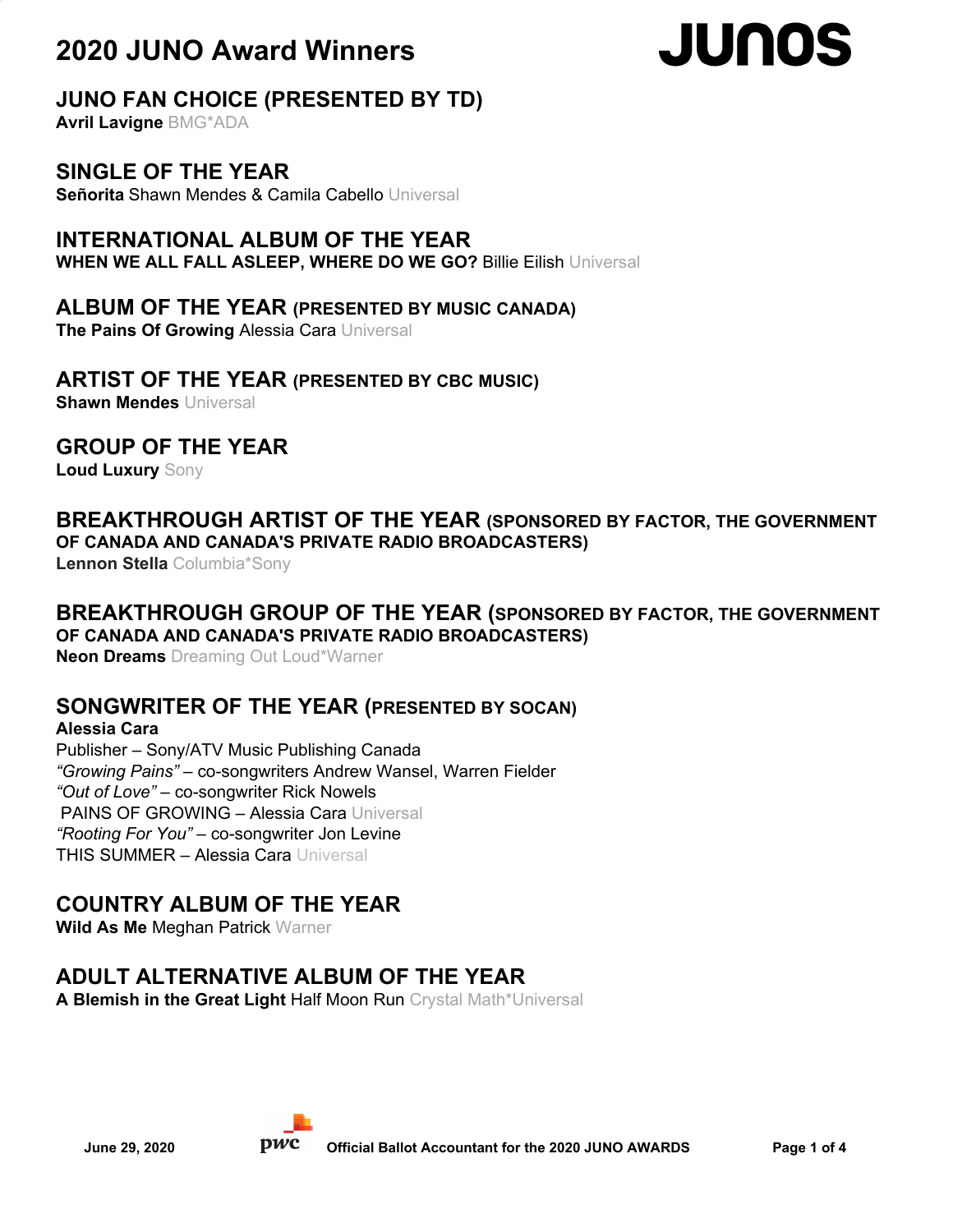

#### **ALTERNATIVE ALBUM OF THE YEAR (PRESENTED BY LONG & MCQUADE)**

**Morbid Stuff** PUP Little Dipper\*Universal

#### **POP ALBUM OF THE YEAR (PRESENTED BY LIVE NATION CANADA)**

**The Pains of Growing** Alessia Cara Universal

#### **ROCK ALBUM OF THE YEAR (PRESENTED BY SIRIUSXM CANADA)**

**A War On Everything** The Glorious Sons Black Box\*Fontana North

#### **VOCAL JAZZ ALBUM OF THE YEAR**

**Stay Tuned!** Dominique Fils-Aimé Ensoul\*Select/Believe

#### **JAZZ ALBUM OF THE YEAR: SOLO**

**MiGRATIONS** Jacques Kuba Séguin ODD SOUND\*Select

#### **JAZZ ALBUM OF THE YEAR: GROUP**

**Abundance** Ernesto Cervini's Turboprop ANZIC\*A-Train

#### **INSTRUMENTAL ALBUM OF THE YEAR**

**INSCAPE Alexandra Stréliski Secret City\*Fontana North** 

#### **ALBUM FRANCOPHONE DE L'ANNÉE**

**La nuit est une panthère** Les Louanges Bonsound\*Sony

#### **CHILDREN'S ALBUM OF THE YEAR**

**Greatest Hits, Vol. 4** Big Block Singsong Independent

#### **CLASSICAL ALBUM OF THE YEAR: SOLO OR CHAMBER**

**detach** Angela Schwarzkopf Redshift

#### **CLASSICAL ALBUM OF THE YEAR: LARGE ENSEMBLE**

**The John Adams Album** Orchestre symphonique de Montréal, conducted by Kent Nagano Universal

#### **CLASSICAL ALBUM OF THE YEAR: VOCAL OR CHORAL**

**Handel: Dixit Dominus; Bach & Schutz: Motets** Ottawa Bach Choir, conducted by Lisette Canton ATMA\*Naxos

#### **CLASSICAL COMPOSITION OF THE YEAR**

**Evta** Ana Sokolović ATMA\*Naxos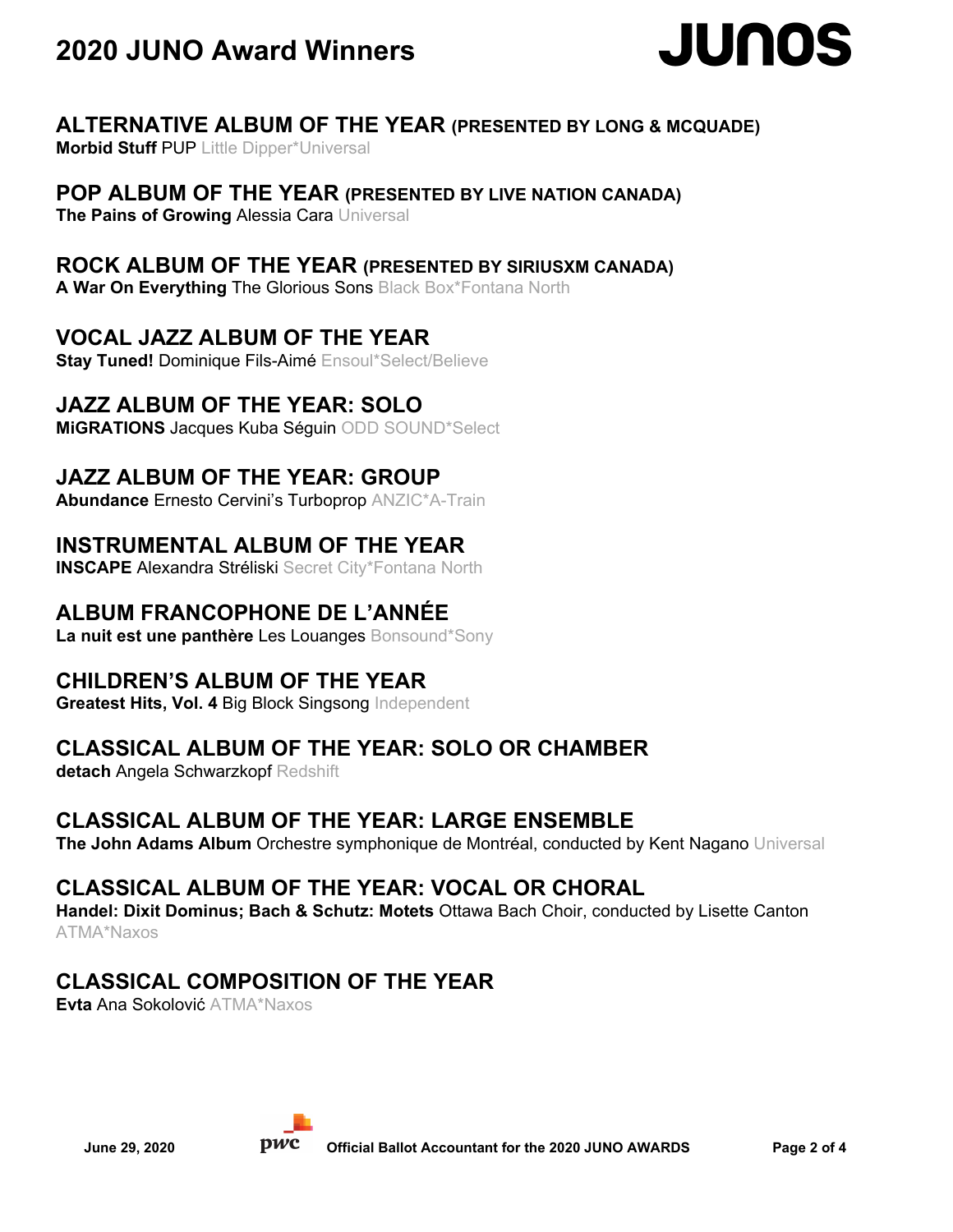# **JUNOS**

#### **RAP RECORDING OF THE YEAR**

**Freaky Tory Lanez Interscope\*Universal** 

#### **DANCE RECORDING OF THE YEAR**

**Love Me** Felix Cartal & Lights Physical Presents\*Fontana North

#### **R&B/SOUL RECORDING OF THE YEAR**

**Feel It Too** Jessie Reyez, Tory Lanez, & Tainy Universal

#### **REGGAE RECORDING OF THE YEAR**

**The Warning Track** Lyndon John X Independent

#### **INDIGENOUS ARTIST OR GROUP OF THE YEAR (PRESENTED BY APTN)**

**Stories from a Downtown Apartment** Celeigh Cardinal Independent

#### **CONTEMPORARY ROOTS ALBUM OF THE YEAR**

**Mohawk** Lee Harvey Osmond Latent\*Warner

#### **TRADITIONAL ROOTS ALBUM OF THE YEAR**

**Sugar & Joy** The Dead South Six Shooter\*Universal

## **BLUES ALBUM OF THE YEAR**

**Mad Love** Dawn Tyler Watson Independent

#### **CONTEMPORARY CHRISTIAN/GOSPEL ALBUM OF THE YEAR**

**The Advent Of Christmas** Matt Maher Provident\*Sony/Anchor

## **WORLD MUSIC ALBUM OF THE YEAR**

**BAROKAN Djely Tapa** Disques Nuits d'Afrique\*Independent/Select

## **JACK RICHARDSON PRODUCER OF THE YEAR**

**Ben Kaplan** *"Brittle Bones Nicky"* BRITTLE BONES NICKY – Rare Americans Independent *"It's Alright"* (co-producer Ryan Guldemond) DANCE AND CRY – Mother Mother Universal